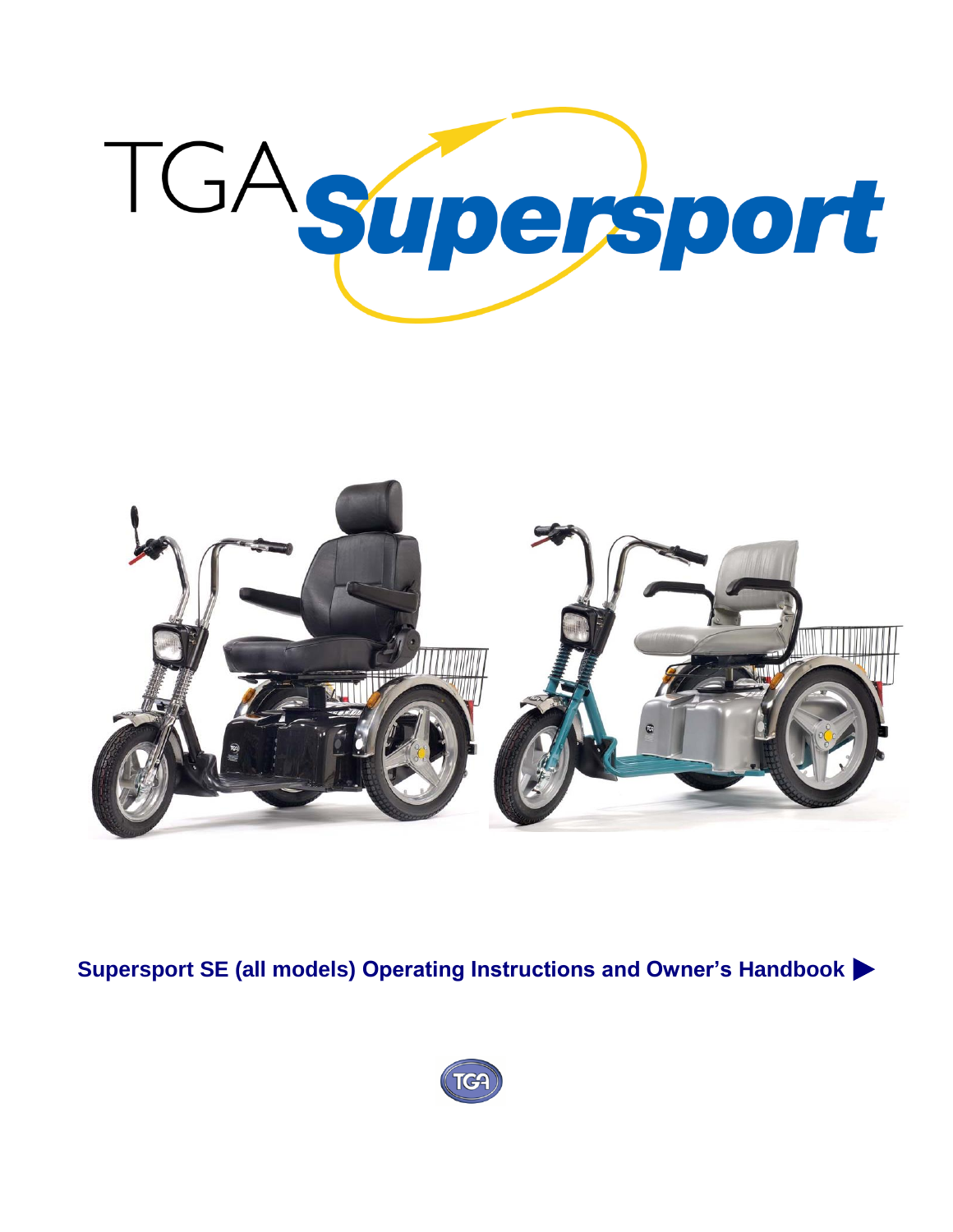# **CONTENTS**

| 10. TIPS, CAUTIONS, PROBLEMS AND ADDITIONAL FEATURES 7 |  |
|--------------------------------------------------------|--|
|                                                        |  |
|                                                        |  |
|                                                        |  |
|                                                        |  |
|                                                        |  |
|                                                        |  |
|                                                        |  |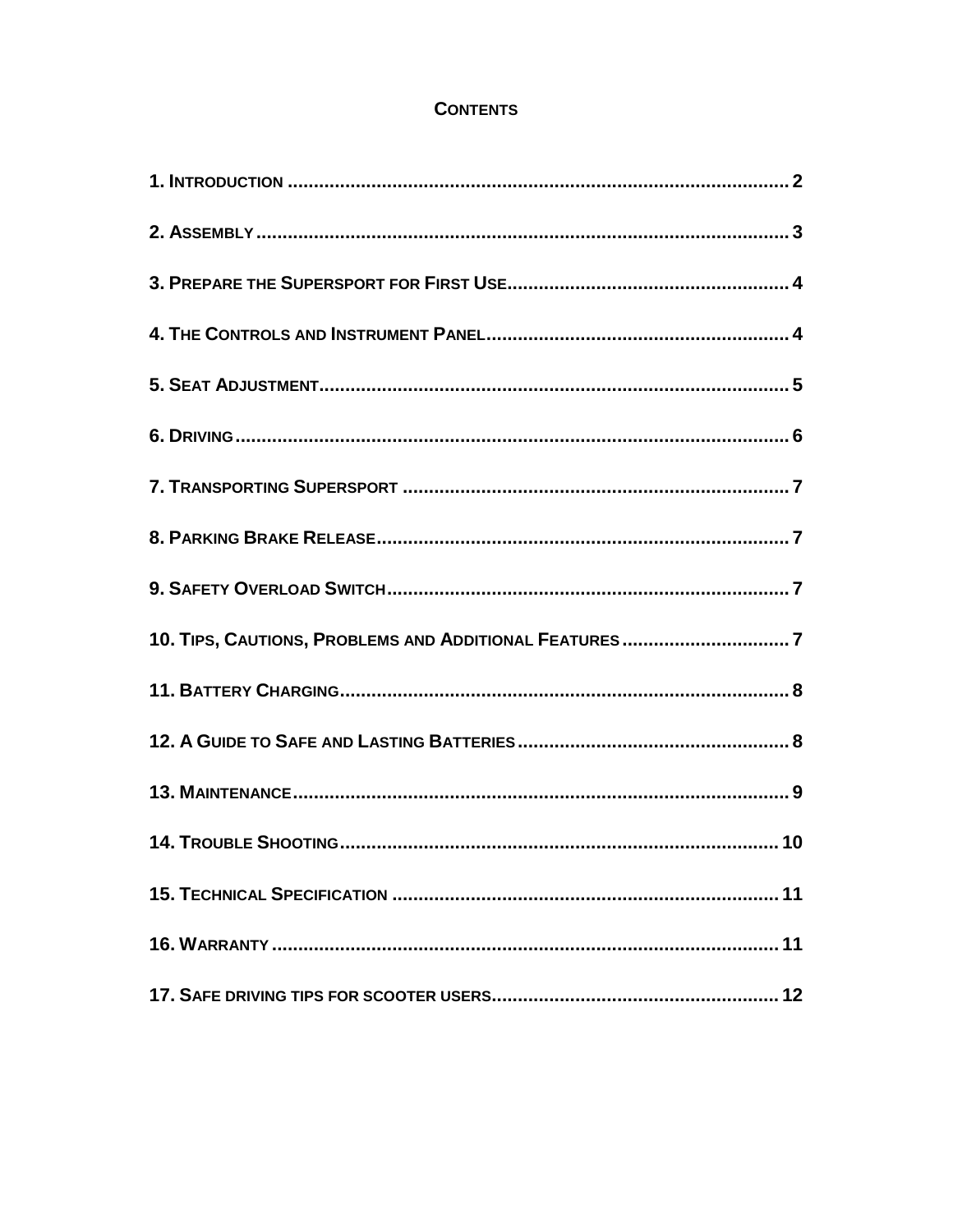## **1. INTRODUCTION**

**The Supersport – Outdoor Powered Scooter:** Thank you for purchasing from TGA. We hope your Supersport will bring much freedom and pleasure to your life.

This handbook provides important information on the most common operational and maintenance concerns that the user should be familiar with. It is very important that the user is familiar with the driving technique and is able to operate the controls competently before venturing far from where there is assistance.

The handbook will draw your attention to important safety related issues by **Care! Warning** Labeling. Keep this handbook for future referral.

## **Care! Warning**

- \* Do not ride your Supersport without fully reading and understanding this instruction manual first.
- \* Do not exceed the maximum gradient/slope of 12°.
- \* Do not carry passengers (except vehicles purposely designed for this use on private land) or exceed the maximum carrying weight (see Technical Specifications).
- \* Do not get on or off your Supersport unless it is switched off.
- \* Do not switch your Supersport on with the speed control lever depressed.
- \* Do not back your Supersport into uneven inclines or surfaces. Be cautious when traversing slopes.
- \* Do not drive your Supersport in a confined space unless the speed adjustment is set to low.
- \* Do not turn suddenly at full speed, especially on uneven or hilly ground. Failure to observe this may result in tipping of the scooter.
- \* Do not drive your Supersport unless the seat is locked into the driving position.
- \* Do not drive your Supersport over deep, soft terrain (e.g. soft dirt, deep grass, loose gravel).
- \* Do not operate your scooter when under the influence of alcohol or certain drugs, which may impair your safety.
- \* Do not climb or descend curbs that exceed the Supersport's capability.
- \* Do not turn when negotiating curbs. Always approach curbs at low speed and straight.
- \* Always stop fully before changing direction (forward or reverse).
- \* Always keep your feet on the vehicle when driving.
- \* Always proceed carefully while riding your scooter, especially as you approach the downgrade of a ramp or hill.
- \* Always proceed carefully while riding on uneven surfaces.
- \* Do not sit on your Supersport while being transported in a moving vehicle. Always restrain the scooter so that it cannot move in the vehicle and transfer yourself to a vehicle seat.
- \* Do not drive your Supersport through deep water or clean with a high pressure hose.
- \* Never attempt to freewheel down a slope as all braking will be lost.
- \* Safe driving tips for scooter users have been printed in the back of this manual. For your own safety and that of others please ensure that you thoroughly read and understand this and in addition always obey the rules of the road.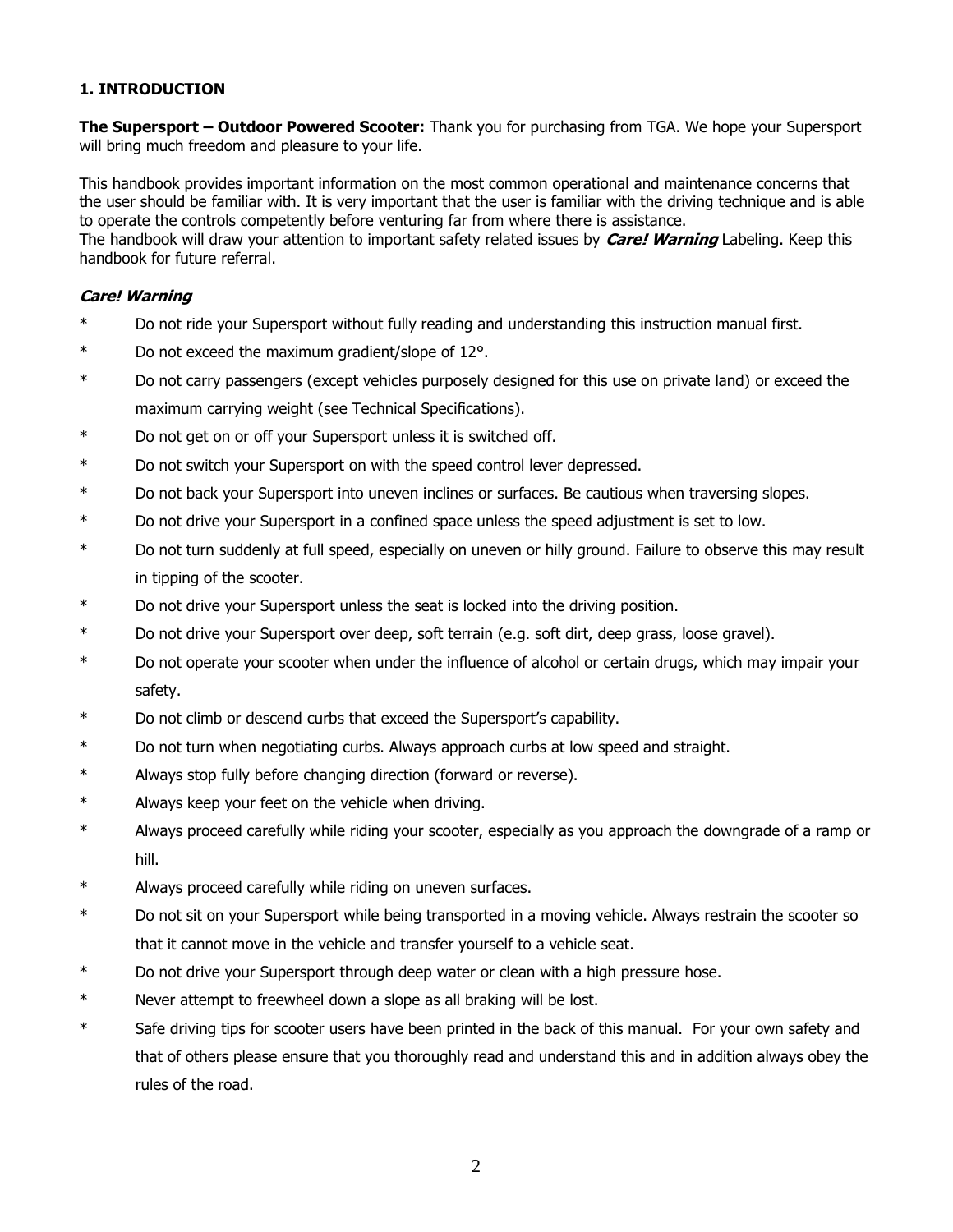## **Intended Purpose**

The Supersport is intended for outdoor use and is fitted with large wheels making it ideal for rough terrain and cross country as well as normal use. It is capable of climbing slopes up to 21% (see technical specification) and negotiating obstacles up to 12cm. Care must be taken when using in these conditions.

## **Pavement Use**

The speed of the Supersport is dependant on the weight of the occupant, incline and the type of surface. Tested with a weight of 18 stone (114.55kg) the Supersport had a speed of 7.5/8mph on the flat, on high speed setting. When used on the pavement, the UK law limits the speed to 4mph. For pavement use make sure 4mph is selected, and drive with care.

# **2. ASSEMBLY (WHERE NECESSARY)**

The Supersport was pre-delivery inspected and tested prior to dispatch. The batteries may have been disconnected for delivery purposes only.

Remove all the items from the carton and strip the protective packaging materials off each item. Returns are only accepted when the product is shipped in the original cartons with the original packing material installed.

Supersport will have had the front wheel and the seat removed. Replace the front wheel and mudguard into the forks using the components supplied. Ensure the wheel nuts are securely tightened.



**Removal and Replacement of Deluxe seat** – To remove seat, release the seat locking lever, at front of seat, and turn seat through 180° so that it faces to the rear. Now lift seat straight up and out. Replacing the seat is just a reversal of the above.

**Removal and Replacement of Standard seat –** To remove seat release the seat locking lever at front of seat, fig 1.1, and lift the seat straight up. Replacing the seat is just a reversal of the above.

**Rear Cover Removal** – Remove seat, then unscrew the four black fixing screws located at the top rear and side of the cover (fig 1.2). Remove cover. Replacement is just a reversal of the above, ensuring the cover locates correctly. If your Supersport is fitted with the rear basket then there will be a further two fixing screws holding the basket to the rear bumper which will need to be removed.

**Rear Cover Removal (wide and extra wide seat)** – Release the seat locking lever found at the middle front under the seat fig 2 and carefully tilt the seat back. Remove cover as described in previous paragraph.

**Handlebars** – These are individually adjustable for height and angle. Release the securing levers fig 1.3 and set the handlebars to your preferred height and angle. Re-tighten securing levers. The controls are on the right hand bar, however left hand controls are available. If you have the Supersport with extra wide seat, one handlebar will be shorter than the other, to allow for offset driving position.



**Batteries** – For safety in transit the main supply leads may have been disconnected from the batteries. The black lead would have been disconnected from one battery and the red lead from the other. These will be taped to the batteries in an obvious position as will the fixing bolts. Simply reconnect the leads ensuring the bolts are correctly tightened.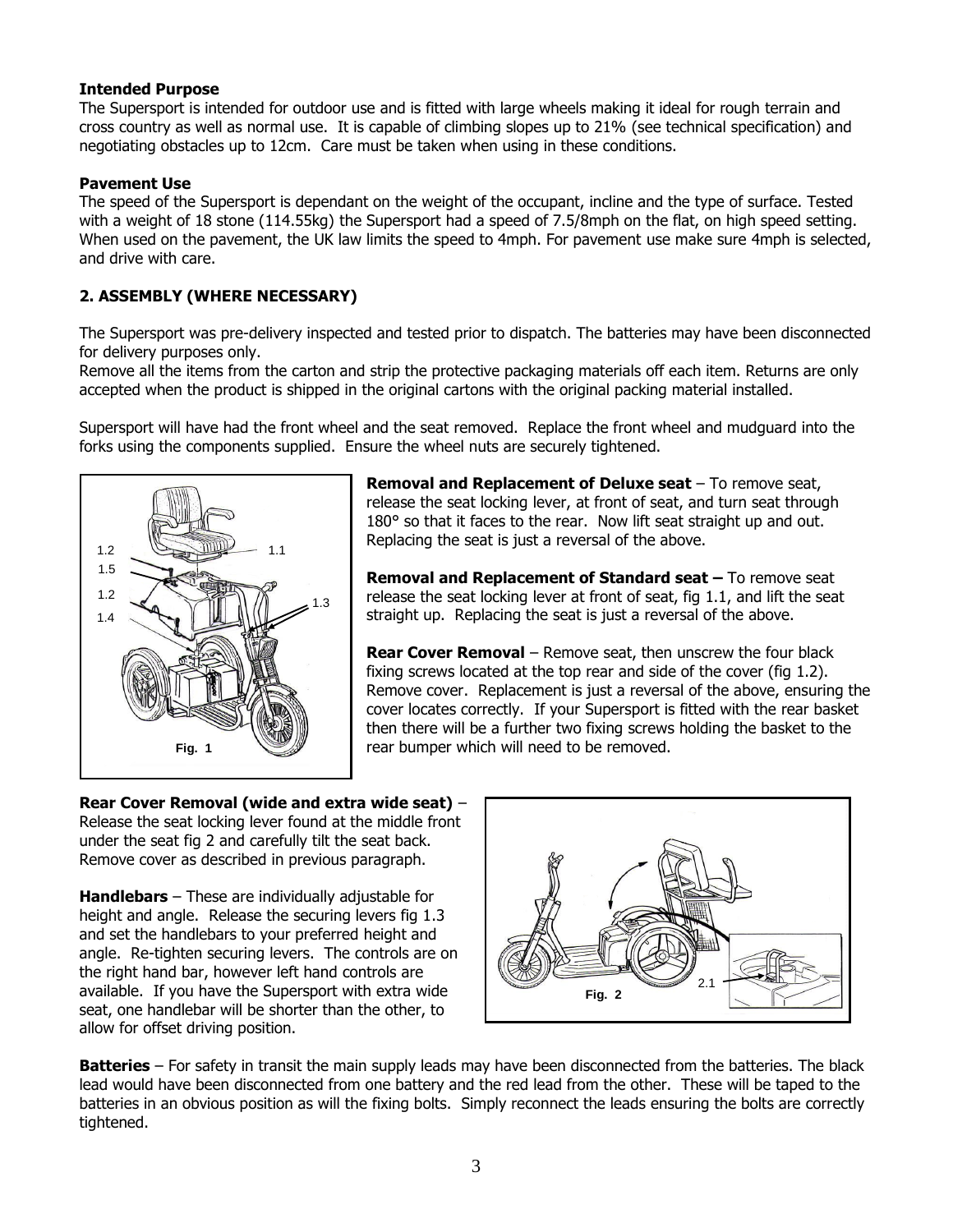# **3. PREPARE THE SUPERSPORT FOR FIRST USE**

If you receive your Supersport packaged and it has to be assembled see the section covering Assembly. The batteries will require charging - refer to Charging the Supersport for details.

# **Care! Warning**

The Supersport is easy to drive but it is essential that you familiarise yourself with the controls and learn to drive it in a safe area with sufficient room to maneuver for your safety and that of others. The area should be free of obstacles and reasonably flat. Mark a practice course for straight line driving, turning in confined spaces, reversing and driving around obstacles.

# **4. THE CONTROLS AND INSTRUMENT PANEL**

Figs 3-6 Provide details of the control system. Listed below are the various controls and their uses.

1. **Speed Control Levers -** The speed of Supersport is controlled by the red lever located on the right hand handlebar and shown in Fig 3.1. Always use the lever gently, remembering that the more you squeeze the lever in the quicker you will go. To stop simply release the lever, the braking is completely automatic and when the machine has stopped the parking brake will engage and stay on until the machine moves off again. You may have a machine that has been fitted with the following factory fitted option: a) L/H speed Control Lever - This is used exactly as described above and is fitted to the L/H handlebar instead of R/H

2. **Emergency Brake** - All braking on the Supersport is automatic and the emergency brake should never need to be used. It is only for emergency in the very unlikely event that the automatic braking fails. The lever is located on left handle bar (fig 4.1). If your machine has been fitted with the L/H speed control lever, then the emergency brake will be fitted to the R/H handlebar.

3. **Horn** – Button located on R/H side of handlebar (fig 3.2). The buzzer can also be configured to automatically sound when using driving in reverse (this function is deactivated as standard).

4. **Indicators** - Left and right hand located on the R/H handlebar. Push the switch in the same direction as you need to turn. To stop the indicators, return button to central location (fig 3.3).

5. **Hazard Warning Lights** - Operates all indicator lights together and for emergency use only. The button is located on the side of headlight. Press button to operate. Press again to switch off (fig 5.1).

6. **Head Light Switch** - This switches on front and rear lights, and located at fig 5.2. Lights will reduce range of scooter. Use only when necessary.

7. **Power On/Off Switch -** This has a removable key which should be taken out when machine not in use. When the key is inserted the switch has two positions, "off" where there will be no power to the machine and the parking brake will be engaged and "on" where the machine is ready for use (fig 5.4). If Supersport is inadvertently left switch on, after a certain period of time it will shut itself down to conserve battery. To restart, turn the key to off, wait a few seconds and turn on again.

8. **On Light** – Will come on green when the key is turned to on and Supersport ready for use (fig 6.1). This light is also used as a fault indicator and if it is flashing Red/Green it is showing the Supersport to either have a fault or the parking brake release lever has been activated.



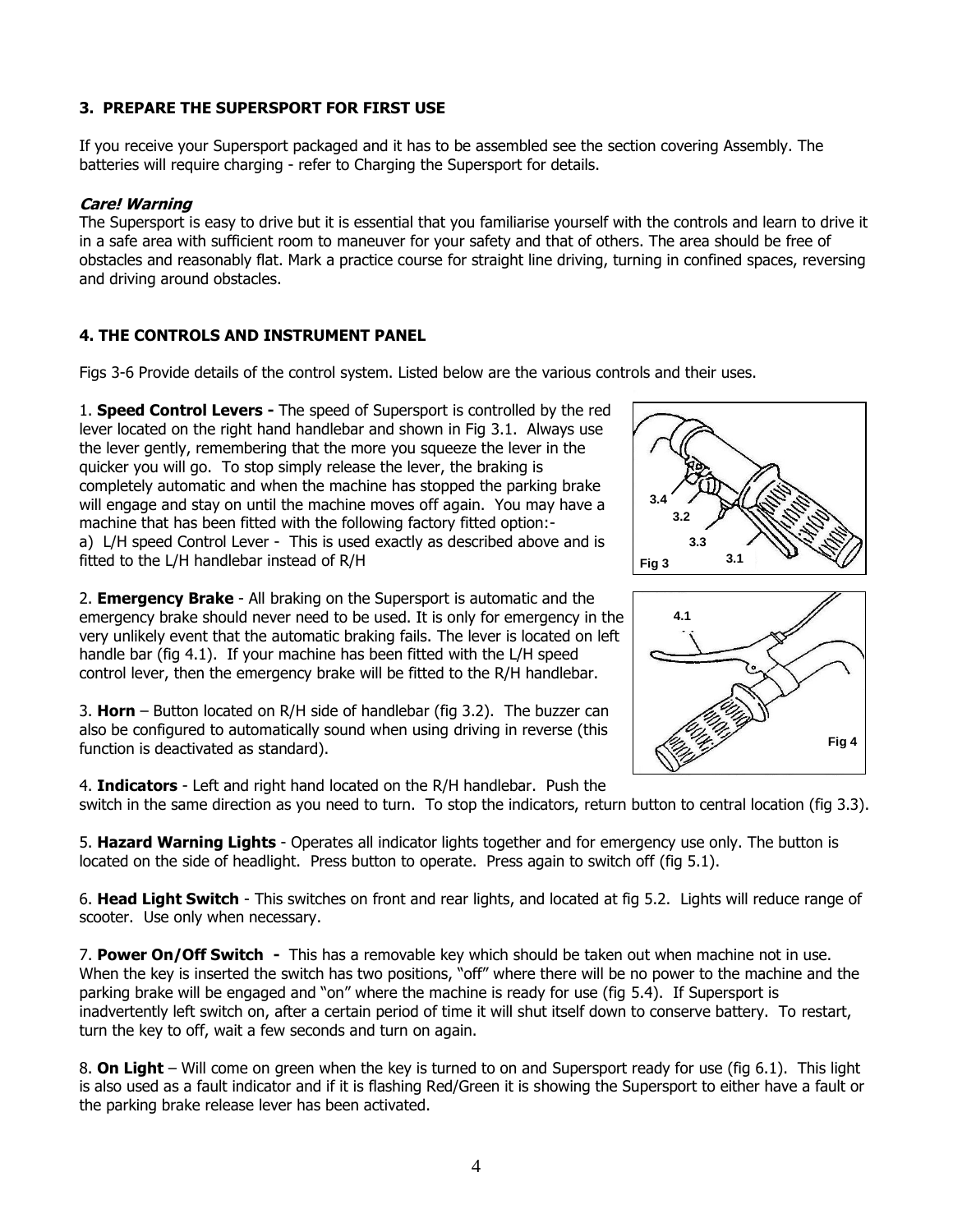9. **Forward/Reverse Switch –** Located on the RH handlebar (fig 3.4). Select your desired direction by pressing either side of switch as marked. When using reverse the top speed is automatically reduced and a warning buzzer will sound (please note the reverse buzzer is deactivated as standard). **WARNING** Always come to a complete stop before changing selector switch.

10. **Speed Selector Switch –** This is located on the LH side of headlamp (fig 5.3). It has two positions, 'up' is the high speed (approx 8 mph) and 'down' is the slow speed (approx 4mph). CARE WARNING – It is a legal requirement not to exceed 4 mph on footpaths or shopping areas. Always use the slow speed when driving inside buildings, crowded areas, sales, stately homes etc. Using the faster speed in these sort of conditions presents a serious danger both to yourself and people on foot. Don't forget these machines are very quiet and others may not be aware of your presence. The 8 mph speed is only legal for road or off road use. ALWAYS COME TO A STOP BEFORE CHANGING SPEED.



11. **Battery Condition Indicator (Fig 6) –** Located on top of the headlamp and indicates the capacity of the battery. When the indicator is as far to the right as possible shows the battery to be fully charged. It will

gradually move across to the left as the battery power gets used. When it reaches the middle you should start thinking about recharging, and when it reaches the last 2 or 3 divisions it is important to get it on charge as soon as possible. At this point there may only be one or two miles left. It is impossible to be more specific than this as every rider and different types of terrain will achieve different results. It is important to only use Supersport on short runs to start with to explore the sort of range you will be achieving. Then when you are confident about range, start going on longer journeys.



# **5. SEAT ADJUSTMENT (STANDARD SEAT)**

1. For ease of entry and exit to Supersport the seat will swivel to the left or right. The lever is located at the front of the seat (fig 1.1). Make sure the seat locks in before either getting on or off, or driving.

2. Armrests can be raised or lowered allowing easier entry and exit.

3. The seat height is adjustable by altering the position of the seat stem. Remove the seat and rear cover and you will see the seat stem is held in its location by a single bolt. Remove the bolt and the seat stem can be adjusted up or down to any one of its fixing holes. Adjust to your preferred position and tighten bolt. Refit cover and seat (fig 1.4).

# **SEAT ADJUSTMENT (DELUXE SEAT)**

1. For ease of entry and exit to Supersport the seat will swivel to the left or right. The lever is located at the front of the seat. Make sure the seat locks in before either getting on or off, or driving.

2. The seat adjustment lever located at the front of seat allows the seat to be adjusted forward or backward.

- 3. Backrest can be adjusted by releasing lever on LH side of seat.
- 4. Armrests can be raised or lowered allowing easier entry and exit.

5. Headrest can be made higher simply by pulling gently upward. To lower there is a small lever located on the top of the seat at the base of the left hand headrest support. Simply press the lever and adjust to preferred height.

6. The seat height is adjustable by altering the position of the seat stem. Remove the seat and rear cover and you will see the seat stem is held in its location by a single bolt. Remove the bolt and the seat stem can be adjusted up or down to any one of its fixing holes. Adjust to your preferred position and tighten bolt. Refit cover and seat (fig 1.4).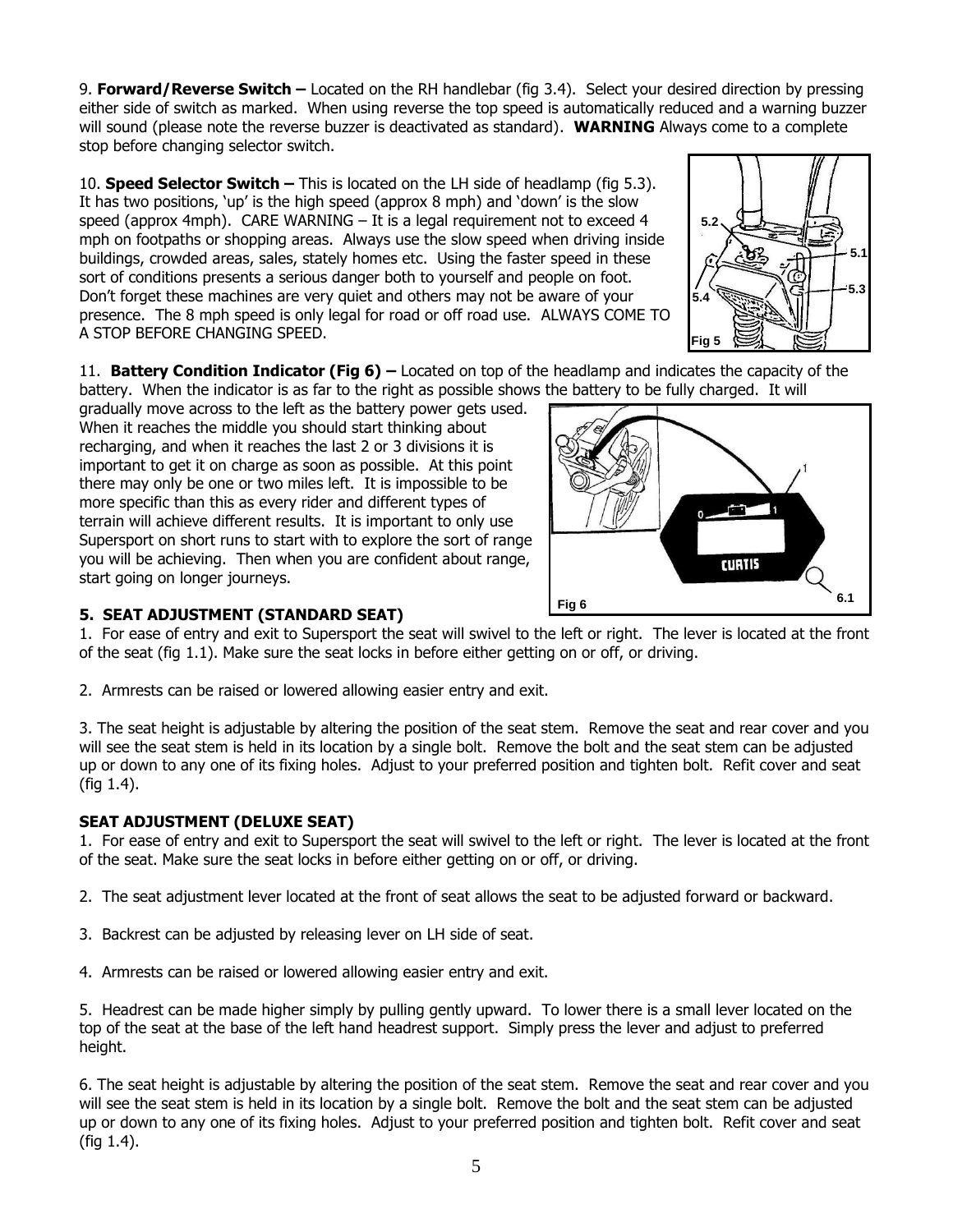# **6. DRIVING**

Before driving make sure that the Battery is fully charged, check that the tyres do not appear to be soft, see Maintenance section for details of monthly checks and tyre pressures. Check that the Key is switched OFF before entry. When comfortably sat, ensure that the seat lever has locked the seat secure. Ensure that the armrests are in the down position.

1. Set the Supersport speed to slow and switch on. Hold the handlebars with both hands and gently squeeze the right control lever to move the Supersport forward. The more you squeeze the lever, the faster you will go. Always come to a stop before changing H or L speeds, or forward and reverse.

2. Releasing the control lever automatically operates the brakes to slow down and stop. Once stopped, the parking brake will automatically come on.

3. Use the handlebars to steer.

4. To go backwards, select reverse and squeeze the right control lever again. The speed in reverse is reduced automatically for safety.

5. To negotiate from pavement to road, or road to pavement, you should try to find a suitable slope. The Supersport will mount, or go down kerbs 12cm high, but you should approach a kerb at right angles (90°). You should stop just short of the edge and:

- If you are going up; select the high speed setting then drive until both front and back wheels are on the pavement, then immediately lower the speed.
- \* If going down, proceed slowly on low setting until on the road, then switch to a suitable higher speed to cross the road safely.

6. The Supersport is suitable for road use BUT great care must be taken and at the maximum speed of 8 mph, you may present a hazard to other faster moving road users. (See safe driving tips at the rear of this manual.)

7. Watch your Battery Indicator. The distance you can travel depends on many factors, the more slopes, the less distance you can travel. We recommend that you gradually explore going further each day.

8. Should the battery "run out" before you get home there are two things you can do to avoid being stranded. Stopping and switching off the KEY for  $5 - 10$  minutes will allow the battery to "recover" a little power so that you can proceed further. You can attempt this a number of times. If you are unfortunate and cannot return to home under the battery power there is a "Free Wheel" device that will allow someone to push the Supersport home (see Parking Brake Release).

9. Range is influenced by many environmental conditions, hills will substantially decrease the range. Establish what you can obtain around your locality by gradually increasing the distance and checking the battery indicators at the end of each journey.

10. Reducing the speed will also reduce the power. For climbing obstacles or hills you will need to increase the speed setting to give the power and then control the speed with the levers.

### **Parking**

1. Before leaving the scooter, switch the ignition off, the battery indicator will then go off. Remove the ON/OFF Key for security.

2. If the Supersport has been used in the Free Wheel mode (see Parking Brake Release), it is VERY IMPORTANT to re-engage the drive to ensure that the scooter brake is on before you alight.

3. Flip up the armrest to make it easier to alight from the Supersport, or swivel the seat through 90 $\circ$ .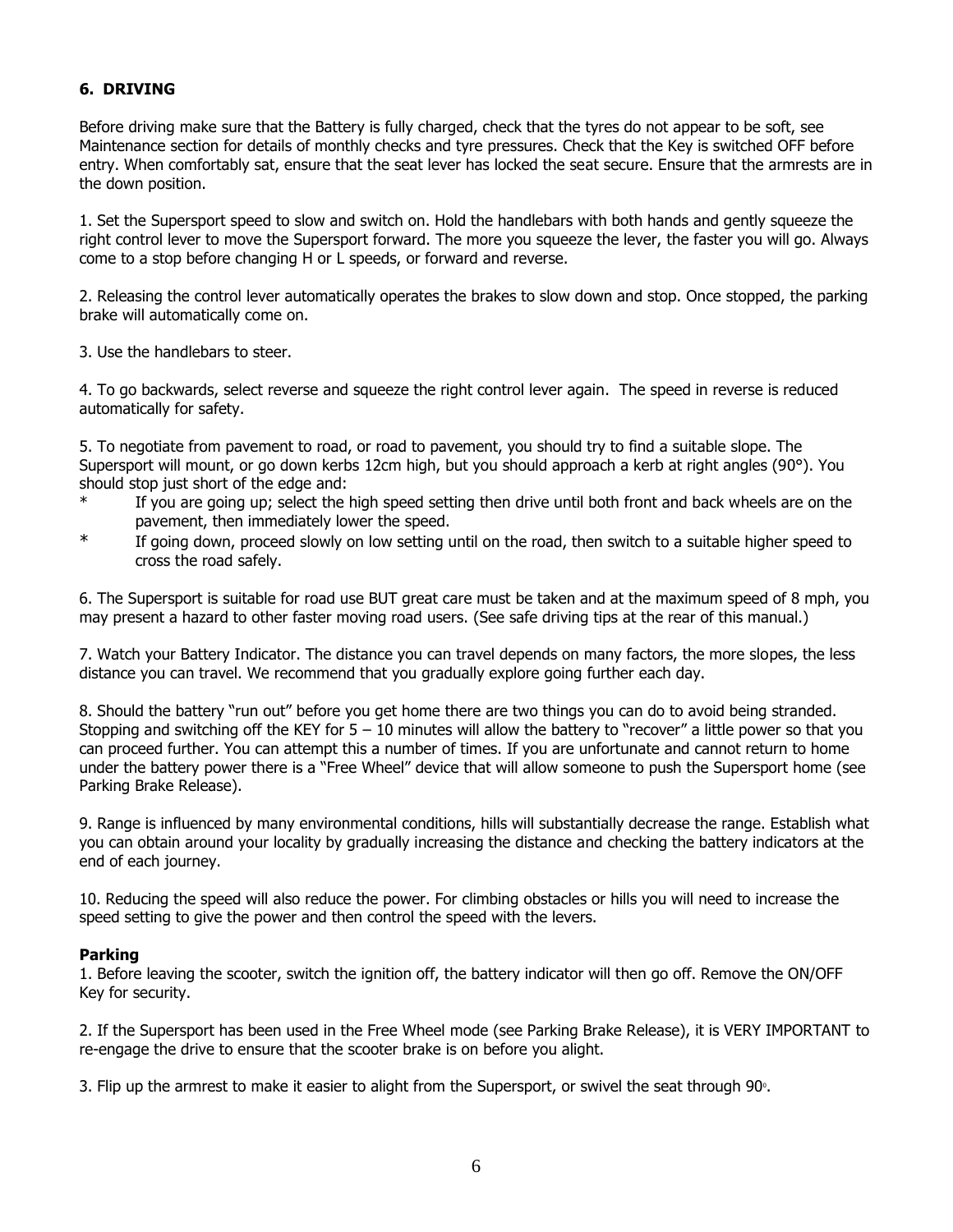**7. TRANSPORTING SUPERSPORT** – When transporting Supersport in a motor vehicle the height can be reduced by the removal of the seat the removal or lowering of the handlebars. Everything however must be securely strapped down including the scooter itself and anything removed from it. The user must never travel in a vehicle seated on Supersport but should transfer to a proper vehicle seat. CARE WARNING – All components are heavy, seek help if you think you may injure yourself when lifting.

**8. PARKING BRAKE RELEASE** – The Supersport is fitted with a manual brake release. This is located at the rear right hand top of the cover, just behind the seat, fig 1.5. There will be no power to drive Supersport when the brake is in the off position and when switched on the 'on' light will come on but will flash indicating a fault mode. Never release this lever when Supersport is on a slope.

# **9. SAFETY OVERLOAD SWITCH** – The

Supersport is protected electrically and electronically by 4 overload switches. They are designed to 'pop-out' should an overload or serious electronic fault occur. Possible examples that could cause the main overload switches to activate could be, steep or very long slope or high kerb causing overloading and overheating or possible accident damage.

Two of the switches cover the main drive whilst one covers the lighting circuit and the other the charging circuit. These are located at the front of the motor cover in the middle and directly behind your legs (fig 7.1). Should the main drive switches become activated for whatever reason



they will cause a complete electrical shutdown and the parking brake will come on (fig 7.2). Switch off, allow a few minutes and push the button in to reset. If it will not reset, leave a few more minutes and try again. If it refuses to reset get in touch with your dealer. Never attempt to hold the button in by any other means. If the lights are not working or the machine will not charge, try the appropriate overload buttons. If they will not reset follow the instructions above (fig 7.3 and 7.4).

# **10. TIPS, CAUTIONS, PROBLEMS AND ADDITIONAL FEATURES**

**Stop Problems Before they Start -** If you detect an unusual vibration or noise in the operation of your Supersport, try to determine the cause. Be sure the power is off before investigating. If you cannot discover the cause of a problem contact your dealer or TGA for help.

**Airline Checking -** Sealed Lead Acid Batteries are permitted on most aeroplanes. A sticker on the battery case states what they are. Airline personnel may insist on removing the battery cover to verity its contents. It is best to check with the airline before hand. An airline compliance certificate is available from TGA, however it is up to the discretion of the individual airline regarding the transportation of items on their planes.

**Storage -** Avoid storing your Supersport in locations with extreme heat or cold. A cool dry location is ideal if possible. The following steps will help keep rust and corrosion from impairing your scooters function and appearance. Turn the key to the off position. Clean all exterior surfaces, touch-up any damaged paint. Check and inflate the tyres to 35 PSI. Be sure the battery is fully charged before prolonged periods of storage and be sure to recharge every 6 weeks. Failure to comply may result in battery replacement.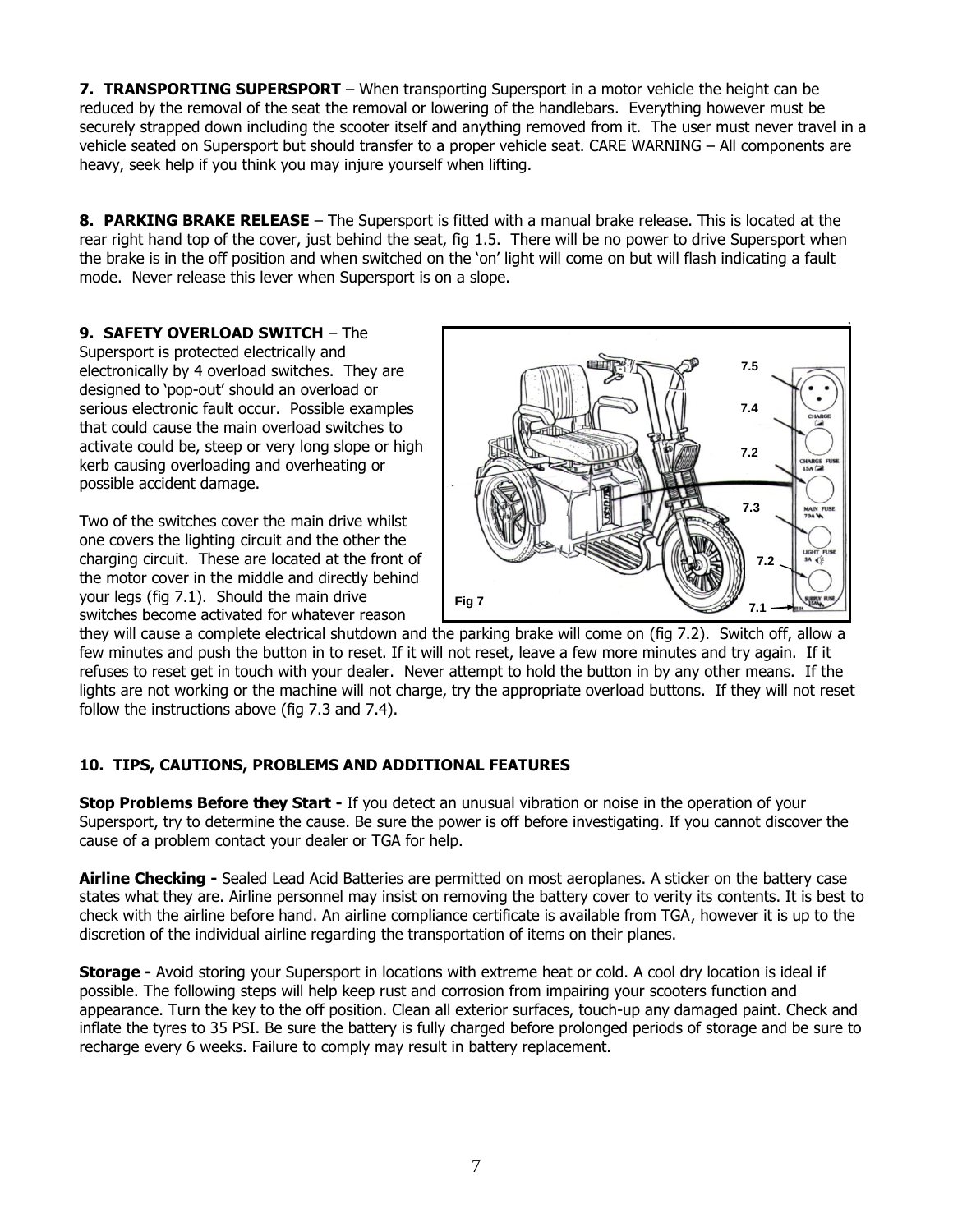# **11. BATTERY CHARGING**

The battery charger supplied is special to your Supersport and so it may not be suitable for any other powered mobility product. Only use the charger supplied with your Supersport as other makes of chargers may permanently damage your batteries and would void the warranty.

To charge your batteries follow these simple steps.

1. Switch OFF your Supersport and remove the key.

2. Plug the charger lead into the socket located in the middle of the front of the rear cover, fig 7.5. Plugging the charger into Supersport automatically cuts all power to the electronics and the scooter cannot be driven.

3. Push the plug from the charger into a suitable wall outlet and switch on.

4. The red light will come on for "mains on" as will an amber light indicating the battery is charging. Green will light when the batteries are fully charged.

5. When the batteries reach their charged state, the charger will automatically stop charging. The lights will, however, still be on but the batteries cannot overcharge.

6. Although to get out of trouble the batteries can be put on charge for a short period of time, it is always best to go through a complete charge cycle each time. Excessive short period charging will be detrimental to battery life. 7. For the best results and to prolong battery life, try to run the battery down by at least 50% before recharging and in addition it is always best to go through a complete charge cycle each time.

8. Depending on the depth of the discharge, the minimum time taken to recharge serviceable batteries fully will vary up to 12 hours. Please note that this time may increase as batteries get older. During periods without use (perhaps during the winter) it is wise to charge the batteries every 4 to 6 weeks.

9. For the best results your batteries must be cycled for their first 10-15 charges. This means run them down as much as you safely can in use and then give them a full charge. They will not work at their best until this process has been carried out.

You will find that the distance that your Supersport can travel will gradually increase over the first few weeks of use as the batteries reach their optimum efficiency after approximately 12 cycles of discharge and recharge.

# **Care! Warning**

\* Do not smoke or use a naked flame while your batteries are being charged.

\* Do not use the charger if it has received a sharp blow, been dropped or otherwise misused in any way. Take it to a qualified technician.

\* Do not dismantle the charger. This will void the warranty.

\* Do not leave charger plugged into your Supersport with charger switched off as this may discharge your batteries.

\* For a complete charge – Do not switch off, unplug or interrupt the recharge cycle until the charging cycle has completed.

# **12. A GUIDE TO SAFE AND LASTING BATTERIES**

\* For longest life, your batteries should be recharged after reasonable use.

\* If your Supersport is not used for a period of time, a refreshing charge should be given every 4-6 weeks. Never leave your batteries in a discharged condition. This is particularity important to sealed batteries such as the type in your Supersport.

\* If your Supersport is to be stored away for some time, make sure the batteries are fully charged before storing. Fully charge the batteries before re-using it.

\* Every six months, check the connections on the batteries, making sure they are tight and clean.

\* Supersport is fitted with sealed maintenance free batteries especially designed for powered mobility. They do not require topping up and will not leak out even if batteries are inverted.

**Batteries carry a limited warranty from the original manufacturer, which is subject to a stringent wear and tear clause. Any battery faults due to a defect by the original manufacturer will normally become obvious within the first two months. Any gradual deterioration in performance after this period is normally associated with fair wear and tear; misuse or accidental damage is not covered by the manufacturer's warranty.**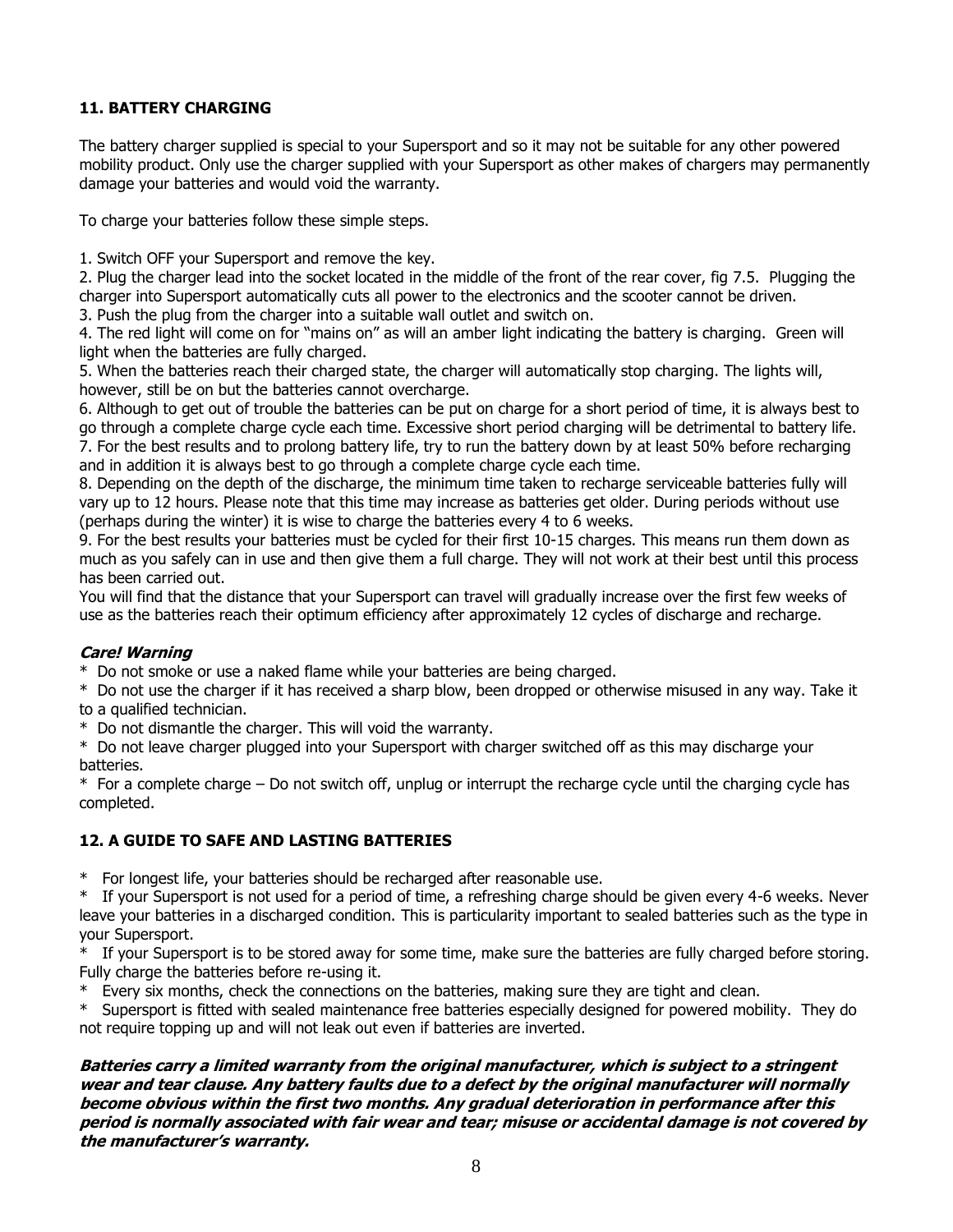## **13. MAINTENANCE**

We recommend that the Supersport has an annual service and maintenance check by your Supersport Dealer or TGA Ltd. The following are weekly/monthly checks that will keep the machine in good running order.

• Do not apply oil or grease to any components. Sealed bearings and nylon bushes eliminate the need for lubrication.

• Keep all components clean and dry.

• Keep tyres inflated to 35 psi. Low tyre pressure will degrade performance so it is very important to check pressure frequently.

• Check tyres for wear. Replace as soon as there is any sign of excessive wear.

• The Supersport uses maintenance free batteries, they are leak-proof regardless of position. Charging the battery is the only maintenance required (refer to charging instructions). DO NOT leave the batteries flat, charge every 4-6 weeks if the Supersport is being stored and not used.

• Check the electrical cable connectors are fully home and secure.

Battery Replacement is dependent upon use, the batteries generally last up to 3 years. When batteries loose power too quickly, it is likely they are due for replacement. If there is no dealer in your area, you may want to change the batteries yourself. Order batteries direct from TGA Ltd. Installation instructions are included with the replacement batteries.

• Repairs relating to electrical or mechanical components should be performed by your Supersport dealer only.

**Seat Upholstery:** A damp cloth and a little soap will keep your seat, and backrest looking good. Do not use abrasive cleaners as this will damage the coating. Upholstery can be damaged by chemical cleaners. Ultraviolet light can also reduce the life of the upholstery coating material. This is a normal ageing process and cannot be guaranteed (see exclusion in the Warranty Terms section).

**Bodywork:** The bodywork on your Supersport can be lightly washed with clean soapy water. Car polish can be used to keep the paint and bodywork in pristine condition. Do not use abrasive cleaners or strong detergents as this will fade the colour.

**CAUTION:** Do not hose down your Supersport. Water could be forced into the electronics and cause permanent damage.

**DO NOT** store your Supersport in damp conditions. This may affect the electronics if left for very long periods of time.

**Electronics:** Servicing of the drive electronics and charger should only be carried out by your local TGA service dealer. These units are sealed and should not be opened. BROKEN SEALS WILL VOID YOUR WARRANTY.

**DO NOT** operate your Supersport in extreme weather conditions i.e. very heavy rain. **DO NOT** drive through deep water. This could damage the main electronic controller or the electronics.

**Motor Brakes:** If the motor brakes are functioning correctly, you will not be able to push your machine when it is switched off or switched on with the speed control throttle in the neutral position. If your machine can be pushed when as described above, the motor brake(s) may be faulty. **Do not use the scooter and contact your TGA dealer.**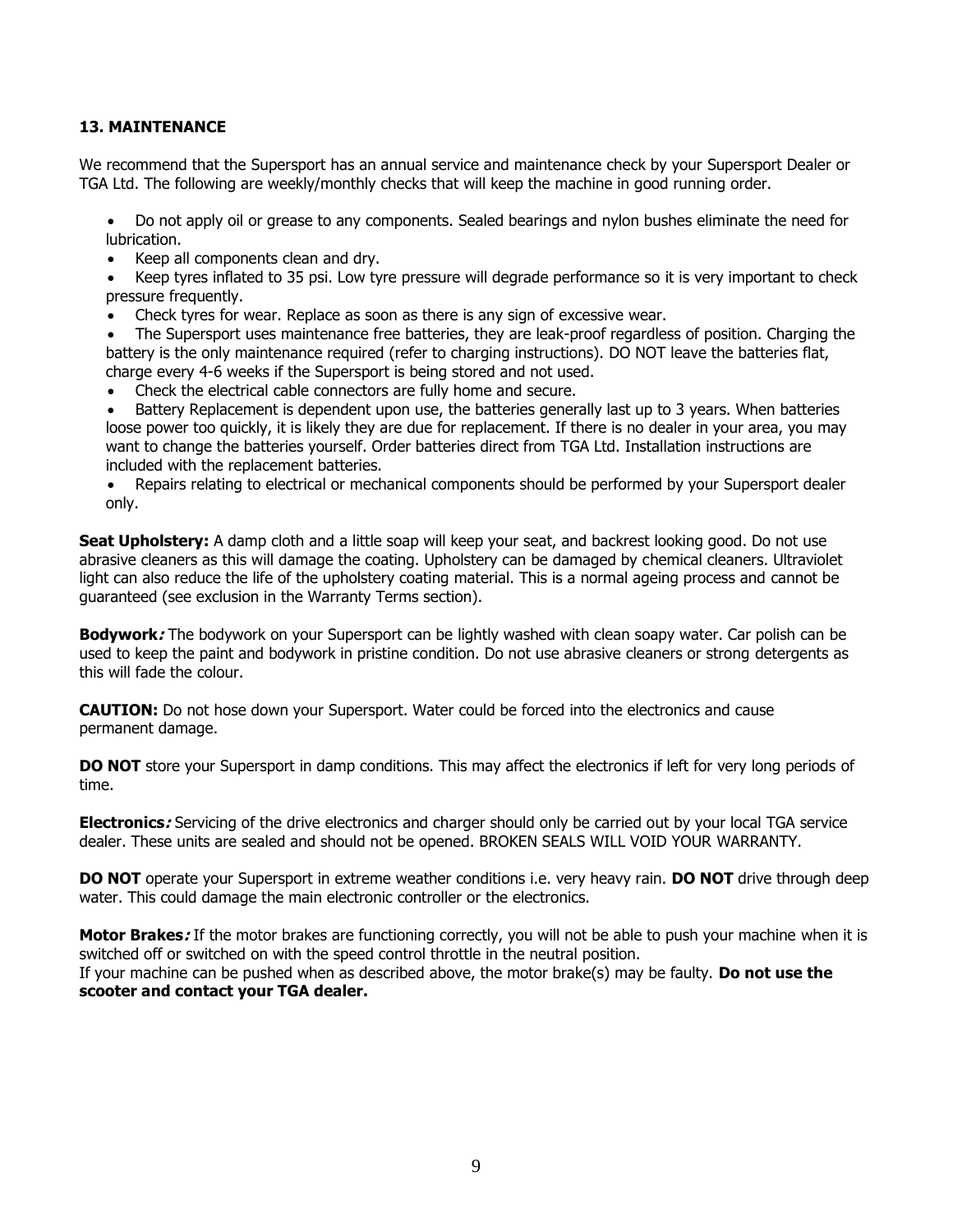**SAFETY NOTE:** For your own safety, we recommend that you check the function of your brakes prior to every journey.

**Driving Brake:** When you drive your Supersport and let go of the speed control throttle, it should reduce speed very quickly. If you notice a change in the normal driving/slowing condition and your Supersport does not slow down quickly **please do not use your machine and contact your TGA dealer**

**Batteries:** Keep your batteries well charged (see Battery Charging section). Keep batteries clean and in a dry frost-proof place. Keep battery terminals tight.

**IMPORTANT:** It is not possible to predict the life expectancy of your batteries. This is mainly due to different workloads a battery can be subjected to.

Some Supersport users will use their scooter every day and for long periods of time. Their batteries will receive a near total and regular discharge and the life of their batteries will be short (12 months or less in some cases). Other Supersport users will use their vehicles less frequently, putting their batteries through a less demanding discharge lifestyle. These batteries will probably have a longer life (24 to 36 months or longer). When you need to replace the batteries, always insist on the model fitted as standard equipment to your Supersport. If In doubt, consult with your local TGA authorized dealer.

## **14. TROUBLE SHOOTING**

1. Your Supersport will not start:

- Check it has not gone into sleep mode.
- \* Make sure that the key switch is turned on. If it is, the battery condition gauge will be operating. If it is showing empty – recharge batteries.
- \* Check overload switches
- \* Check brake release is engaged

2. The battery condition gauge fails to operate when the key switch is in the on position, check the following:

- \* Make sure the battery charger is not plugged to the wall outlet, this will prevent drive.<br>\* Check brake release is not disengaged
- Check brake release is not disengaged.
- \* Check the battery connectors, battery terminal condition.
- \* If none of the above contact your Supersport Dealer.
- 3. If your Supersport does not slow down or the variable speed control does not work:
- Turn off the power on key switch.
- \* Inform your authorised TGA dealer.
- 4. The Supersport stops and will not restart.
- Check the overload switch, which can be reset by simply push the button in (see 9.9. Safety Overload Switch).

**CAUTION:** If you find for any reason your Supersport does not reduce speed when you let go of the speed control lever, use the manual brake on the handlebars. If this fails to stop you, switch your Supersport off with the ON/OFF key. The parking brake will activate immediately and stop your Supersport. Beware the machine will stop very suddenly so brace yourself with the handlebars and sit back on your seat.

**Care! Warning** This operation should only be carried out as on emergency; continual use of this procedure will damage the drive transmission and motor brake. Consult your authorized TGA dealer before using your scooter again If you feel for any reason that your Scooter is not driving correctly or making unusual noise, stop using the scooter. Be SAFE, contact your dealer, they will be able to advise you.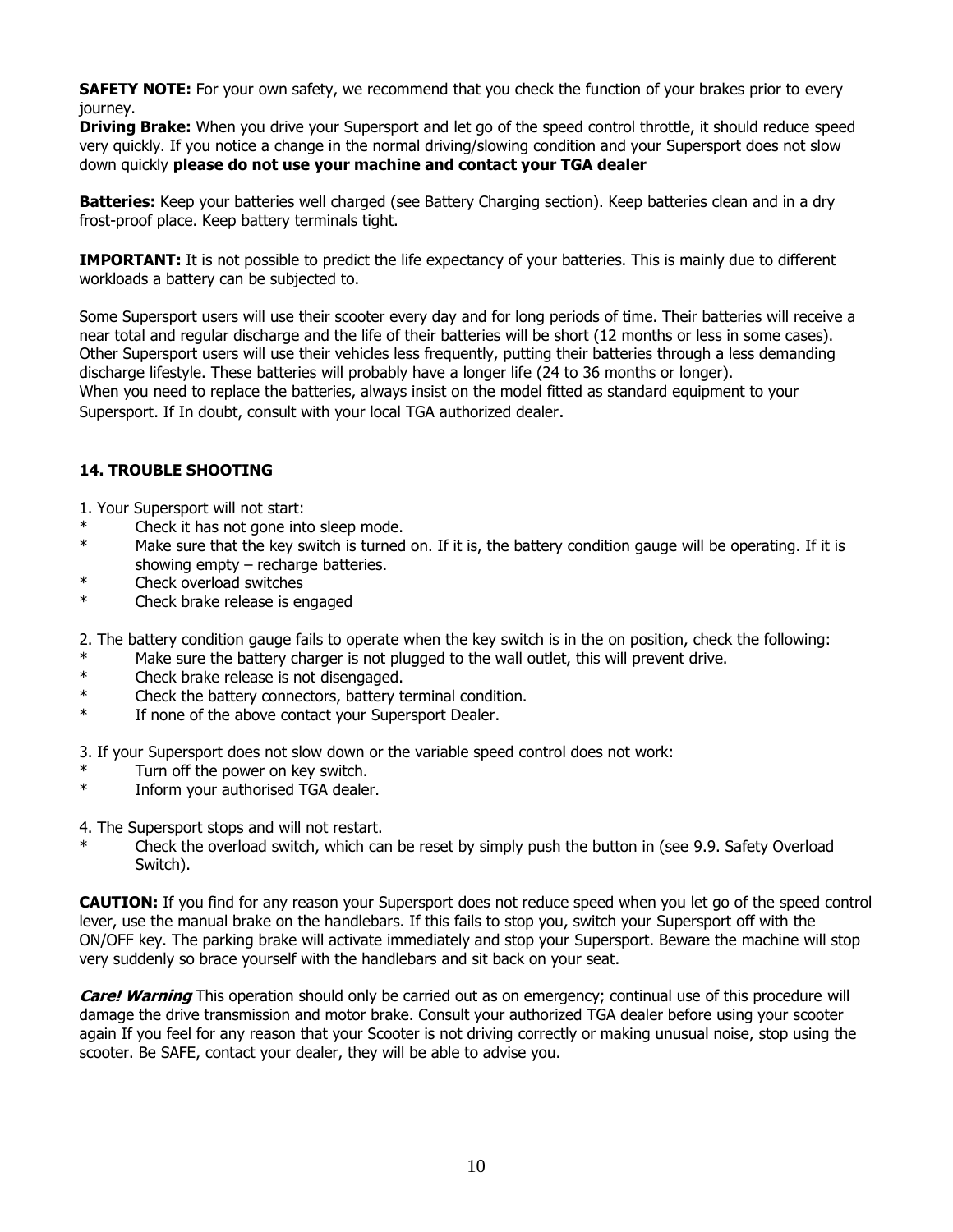# **15. TECHNICAL SPECIFICATION**

| <b>Dimensions</b>              | Supersport  |                      |
|--------------------------------|-------------|----------------------|
| Length (with rear basket)      | 1750mm      | 69 ins               |
| Length (without rear basket)   | 1500mm      | 59 ins               |
| Width                          | 690 mm      | 28 ins               |
| Height (standard seat)         | 940 mm      | 37 ins               |
| Height (deluxe seat)           | 1270 mm     | 50 ins               |
| Height (for transport)         | 770 mm      | 30 ins               |
| <b>Weights:</b>                |             |                      |
| Without batteries              | 75 Kg       | 165 lbs              |
| With 40A/H batteries           | 115 Kg      | 254 lbs              |
| With 73A/H batteries           | 124 Kg      | 294 lbs              |
| <b>Speeds:</b>                 |             |                      |
| Normal mode                    | $6.4$ kph   | 4 mph                |
| Fast mode                      | 12.8 kph    | 8 mph                |
| Max Carrying Weight            | 160 Kg      | 352 lbs              |
| Ground Clearance               | 120 mm      | 5 ins                |
| <b>Climbing Ability</b>        |             |                      |
| Max Slope angle (standard)     | 21%         |                      |
| Max Slop angle (wide seat mod) | 18%         |                      |
| <b>Obstacle Climbing</b>       | 120 mm      | 5 ins                |
| <b>Turning Radius</b>          | 1000 mm     | 39 ins               |
| Tyre Size Front (Pneumatic)    |             | $2.75$ ins $x$ 10ins |
| Tyre Size Rear (Pneumatic)     |             | $2.75$ ins x 14ins   |
| Tyre Pressure (Front & Rear)   | 2-3 BAR     | 35 PSI               |
| <b>Approx Range:</b>           |             |                      |
| 40A/H Batteries                | Up to 32 km | Up to 20 miles       |
| 73A/H Batteries                | Up to 48 km | Up to 30 miles       |

Supersport is manufactured in accordance with Safety Standard EN12184. It complies with CE Approval (Europe) and is approved by the TNO. TGA reserve the right to alter at any time without prior notice the design, specification, packaging or price of their products without incurring any obligation.

## **16. WARRANTY**

This is to certify that your TGA product is warranted by TGA for a period of twelve months from the date of purchase subject to the following conditions:

1. This warranty is extended only to the original purchaser/user of the TGA product identified by the product serial number located on the frame. This warranty is not transferable.

2. TGA will repair or replace free of charge any part found upon inspection by an authorised representative of TGA to be defective in material and/or workmanship.

3. If a defect or fault is discovered, the dealer from where the product was purchased should be notified immediately.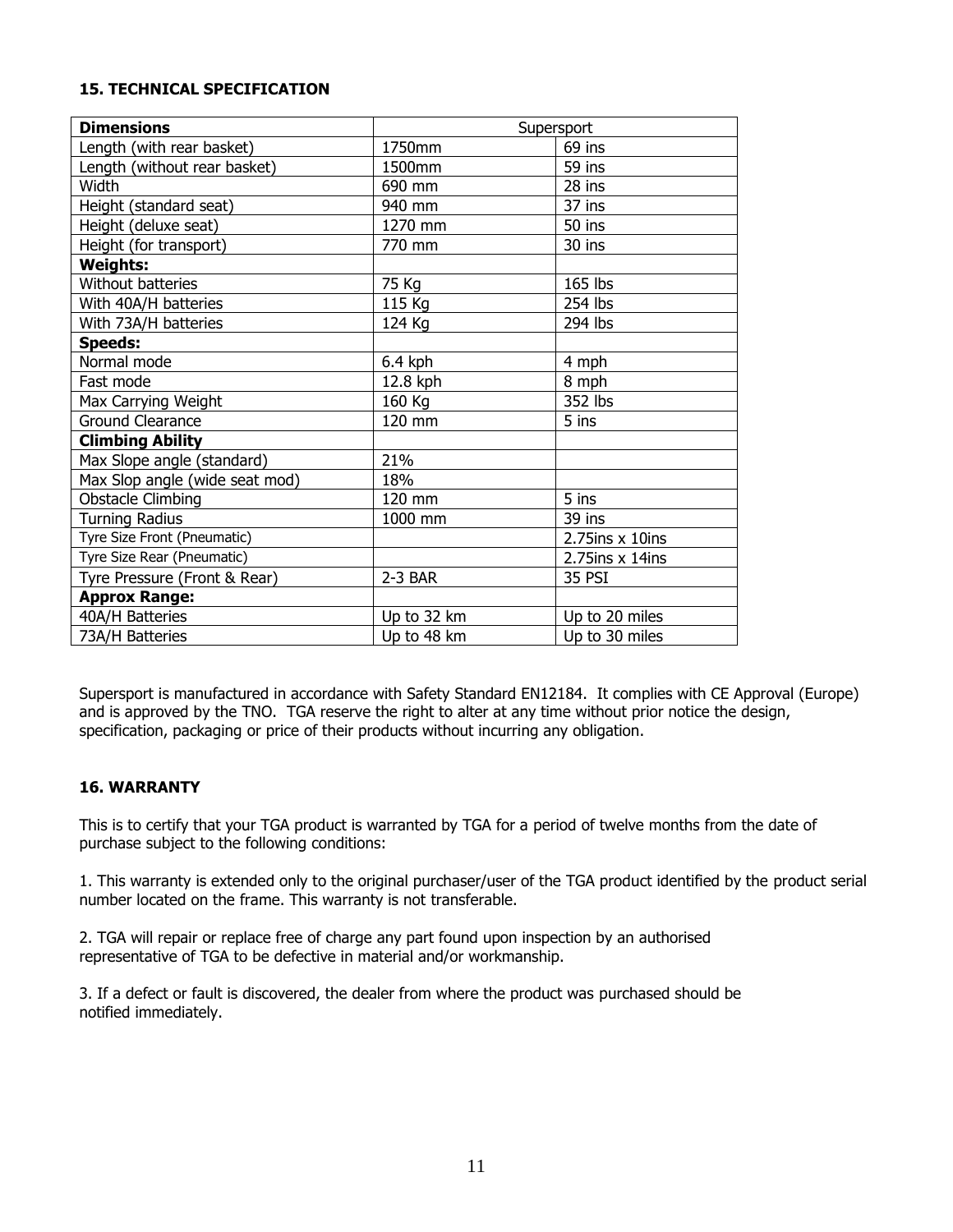## **Warranty Exclusions**

• Tyres and the rear anti-tip wheels (these are normal wear components and replacement is not warranted)

• TGA will not be responsible for defects caused by abuse in return transit, vandalism, misuse, abuse, accident, negligence, alteration or misuse caused by non-observance of instructions set out in the Operators Manual

- This warranty does not cover commercial or rental use of the Supersport or any use other than normal.
- Upholstery and seating (these are normal wear components and replacement is not warranted)

Returns are only accepted when the product is shipped in the original carton with original protective packing materials installed.

• Returned goods to be sent to TGA carriage paid. If a successful warranty claim is found TGA will pay return carriage. There is no other express warranty. Any and all other implied warranties are excluded. Your rights as a consumer are not affected.

## **Service Information:** Only genuine TGA Spares should be used.

An authorised TGA dealer will service your Supersport under the terms of the above stated warranty. Servicing dealership personnel are trained professionals. They should be able to answer any question you may have. If you encounter a problem that a dealer does not solve to your satisfaction, please discuss it with the dealership's management. The Service Manager or General Manager can help. Almost all problems can be solved in this way. If you are dissatisfied with the decision made by the dealership's management, contact: TGA Electric Leisure Ltd.

## **17. SAFE DRIVING TIPS FOR SCOOTER USERS**

Scooters fall into two categories, Class 2 which is essentially a 4mph pavement vehicle and can only legally be used on the road when either crossing over or because there are no footpaths. A Class 3 vehicle is capable of 4 & 8 mph and provided it is fitted with front and rear lights, flashing indicators, horn and rear view mirror it is legal for use on the road. It can also be used on the footpaths but must not exceed 4 mph. Class 2 & 3 vehicles must not be driven on Dual Carriageways, Motorways, Bus Lanes or Cycle Tracks.

### **INSURANCE**

There is no legal requirement for insurance but it is a very good idea to have cover for fire and theft, accidental and malicious damage, and also third party damages. Just phone Karen at TGA (01787 882244) and she will talk you through it.

### **BREAKDOWN & GET YOU HOME SERVICE**

Again a very good idea and can take a load of worry off your mind. Just talk to Karen.

### **MOBILE PHONE**

An essential item if you are out there alone. You never know, breakdown, accident, health - communication is a must.

## **CARRYING LOADS**

Do not overload. It may make the vehicle unstable and reduce its range. Place heavy loads inboard – in the middle – not behind the back wheel which can lighten the steering or can cause the front end to lift off the road on a bump, and not at the front which might make steering heavy.

### **WATCH YOUR BRAKES**

Never try to drive, or even sit on your vehicle while it is in "free wheel". The electronic brake will be out of action and the vehicle could run away with you.

### **MAINTENANCE**

Do carry out the checks listed in this manual regularly and also have the machine serviced at least once a year.

### **TYRES**

Keep tyres at the pressure recommended by the manufacturer. They will last longer and be safer. Replace when they become worn.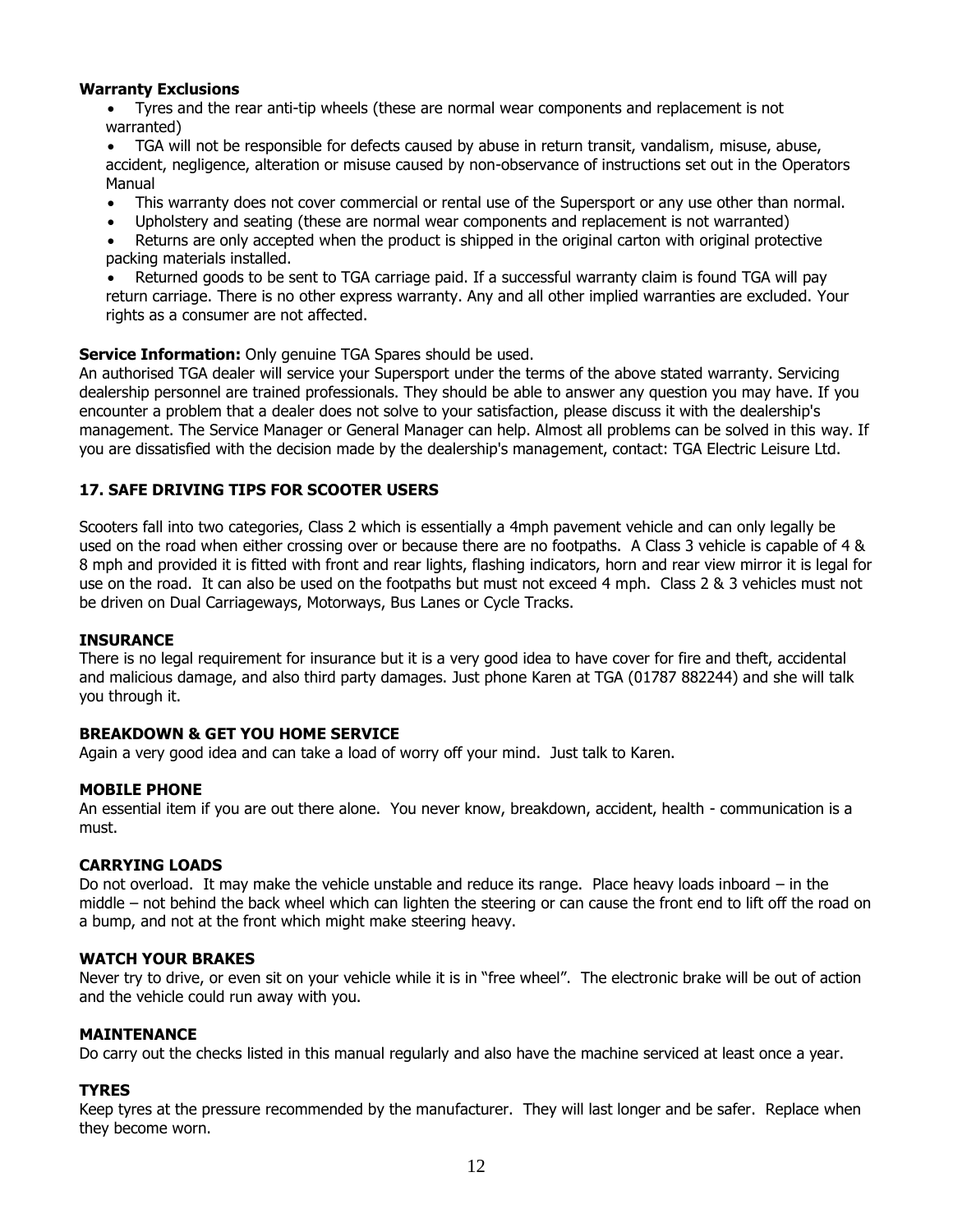## **LIGHTS**

Check bulbs regularly and replace when needed, use your lights frequently, at dusk onwards, on a dull or rainy day. However, remember the use of lights may reduce the range of your scooter.

## **SENSIBLE GUIDELINES FOR SAFETY**

### **When using the footpath**

Just because you are on the footpath or pedestrian precinct does not make you a pedestrian. If you are on a motorized vehicle you are no longer a pedestrian.

## **Remember pedestrians always have right of way!**

Many people on foot will be kind and helpful to the drivers of a wheelchair or scooter, but not everyone!

## **In a crowded precinct, market area, or footpath**

It is your responsibility to ensure you do not run into anyone or do any harm with your vehicle. While many people will make way for you, you cannot expect **everyone** to do so. Some will appear to not even realize you are there. They will climb round and even over your vehicle rather than allow you room to move. Also be very aware of people's feet.

## **When climbing or descending kerbs**

Always approach at right angles, with your front wheels straight on to the kerb. Do not climb or descend kerbs higher than the manufacturer recommends. Move carefully, to avoid traumatic bumps – to yourself or the vehicle.

## **Watch out for**:

- Children They may well run in front of you without warning. You may only be moving very slowly, but you could still injure a child.
- Elderly People They may be unable to quickly move aside to let you pass. Give way to them
- Disabled people on foot  $-$  they too may be unable to dodge you
- People with visual problems or impaired hearing  $-$  Give them space and time
- Other motorised vehicle users You may be doing all the right things. This does not guarantee they will do likewise

### **When you need help:**

### **You may need to ask people to open doors for you**

Most people are willing to help, if asked politely. Don't struggle to do the impossible, or even the very difficult things when there are people around who would help if asked.

### **Driving inside shops and buildings**

This is where you have the advantage over car users! Not many supermarkets would welcome a car driving round their store. But most bigger shops and even some quite small ones, are accessible to wheelchairs and scooters. Once inside the store it is **your responsibility** to drive slowly and safely and not damage the fittings or the stock, or hurt other shoppers or store workers. You may need to ask for help. Again in most cases people are willing if asked properly. Don't risk pulling down a whole display to reach the top shelf. ASK FOR HELP.

### **Speed in shops and buildings**

Reduce it! – It is a good idea to set the speed control to a lower level to avoid any accident. Be especially careful if you need to reverse, that your way is clear of shop fittings and people. Three wheeled scooters with their maneuverability and lightness of steering are more suited to shopping.

### **On the Road**

Remember you are not driving a car, but a very small and slow vehicle, which is therefore more vulnerable.

**If it is possible, use the footpath**. It is wise to avoid using roads, particularly busy ones.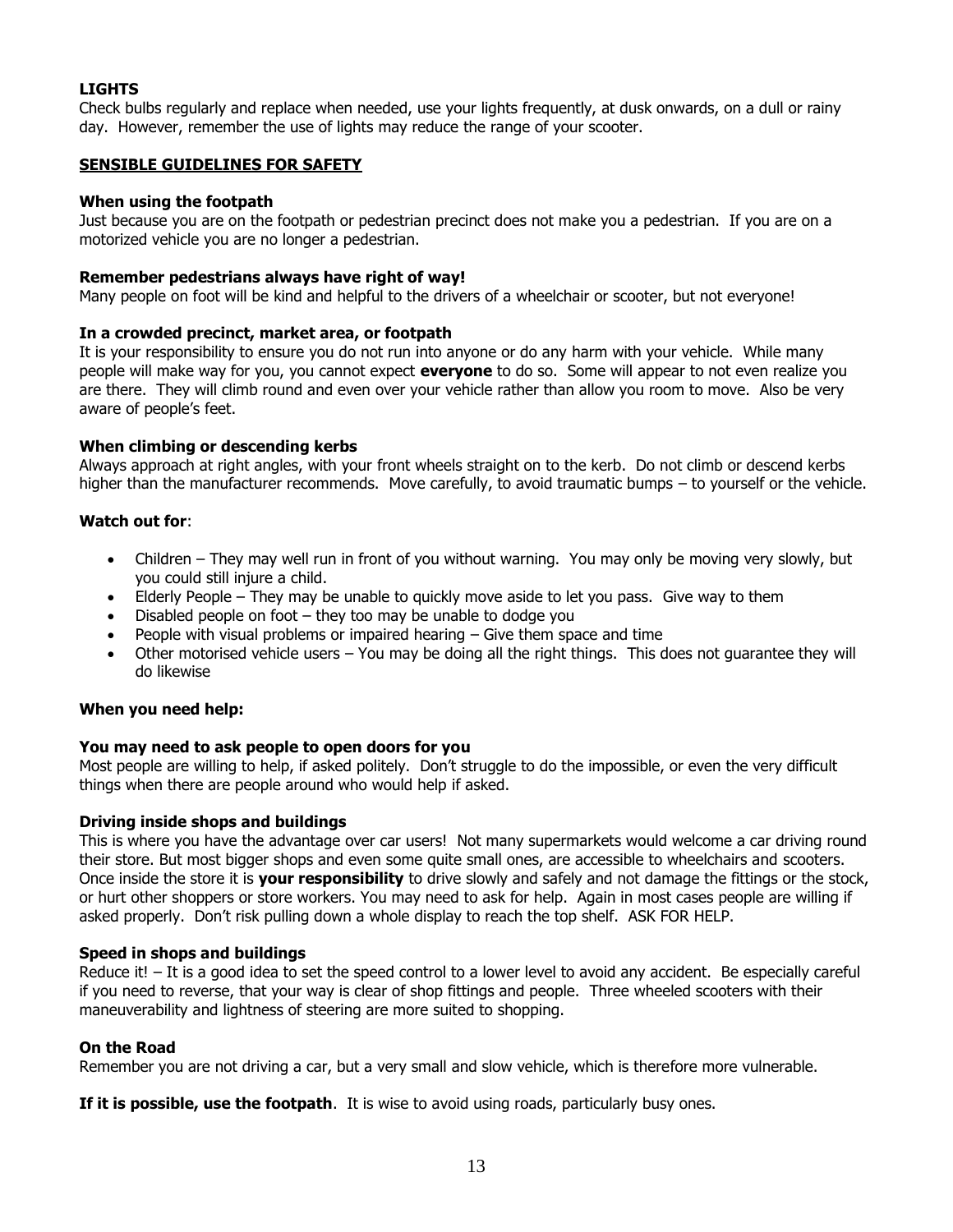## **WHEN DRIVING YOUR VEHICLE ON THE ROAD:**

Remember although this is legal for all Class 3 vehicles it is not always safe or sensible to do so. You are responsible for your own safety and that of other road users. The normal rules of the road apply and you must obverse the law about:

- Driving on the left side of the road. Never drive against the traffic.
- One way streets Never drive against the traffic
- Giving way where cars would give way (details in the Highway Code)
- Obeying traffic lights and all other road signals and instructions
- Giving way to pedestrians on crossings.

But always remember your vehicle is not a car and is small and vulnerable – If you need to turn right across traffic, try to get on to the footpath before the turn and then use a safe pedestrian crossing or traffic light control crossing. Only try to turn right if you are completely sure it is safe to do so. Do not rely only on your mirror. It may give a false impression of distance. Always give clear indication of intention to turn left or right.

**Remember** – the car you can see when you look behind may appear a long way away, but it is almost certainly moving faster than you are, often deceptively so. It could well be upon you before you complete your maneuver. And it may not be able to stop in time.

**When passing a parked vehicle** – take great care you are not moving into the path of a faster moving vehicle coming behind you, or towards you. Always signal your intention to pull out.

In the event of a difficult or dangerous situation – Use your hazard lights – But do not drive with them on unnecessarily